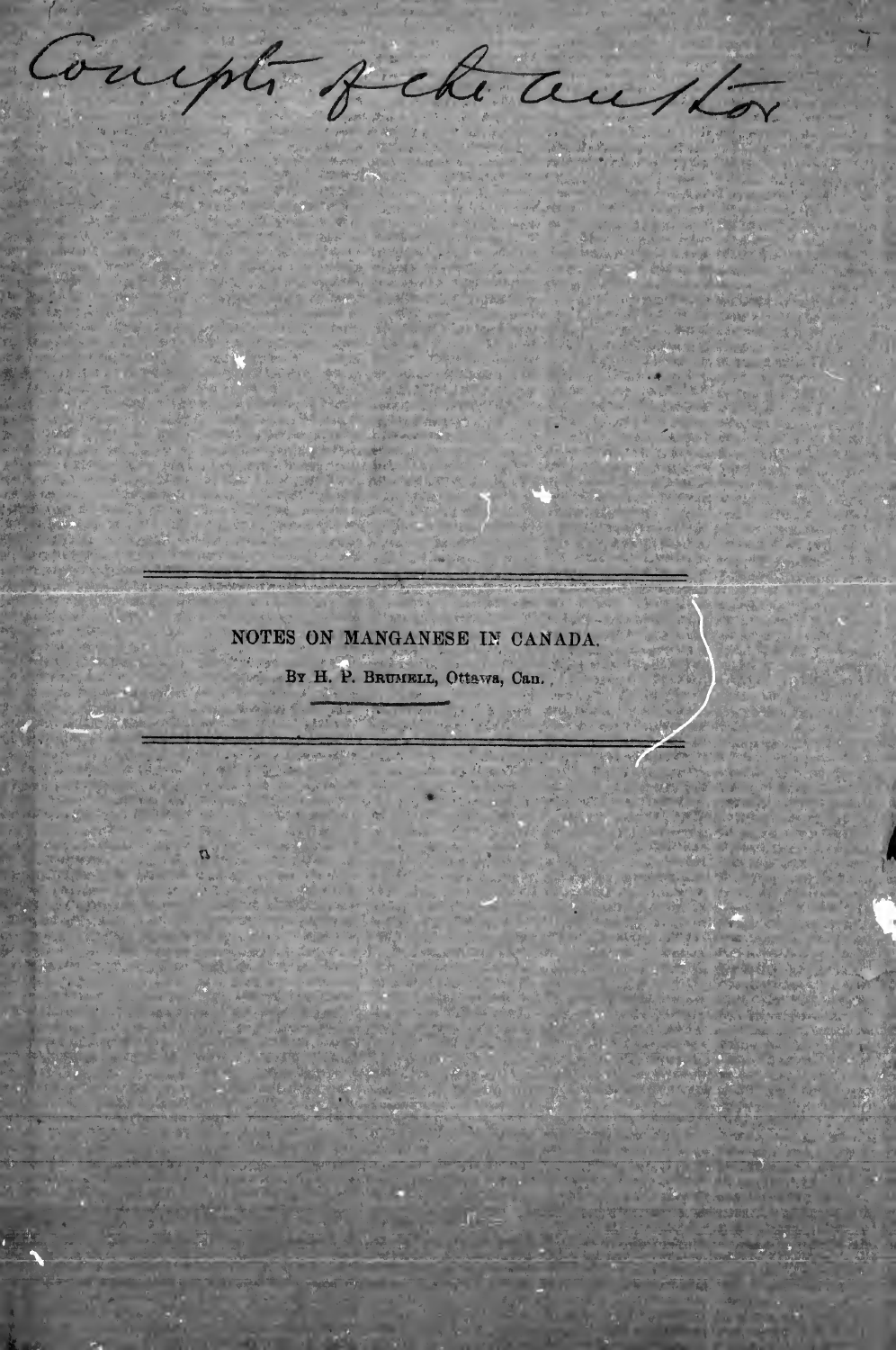*From The American Geologist, Vol. X, August, 1892.*]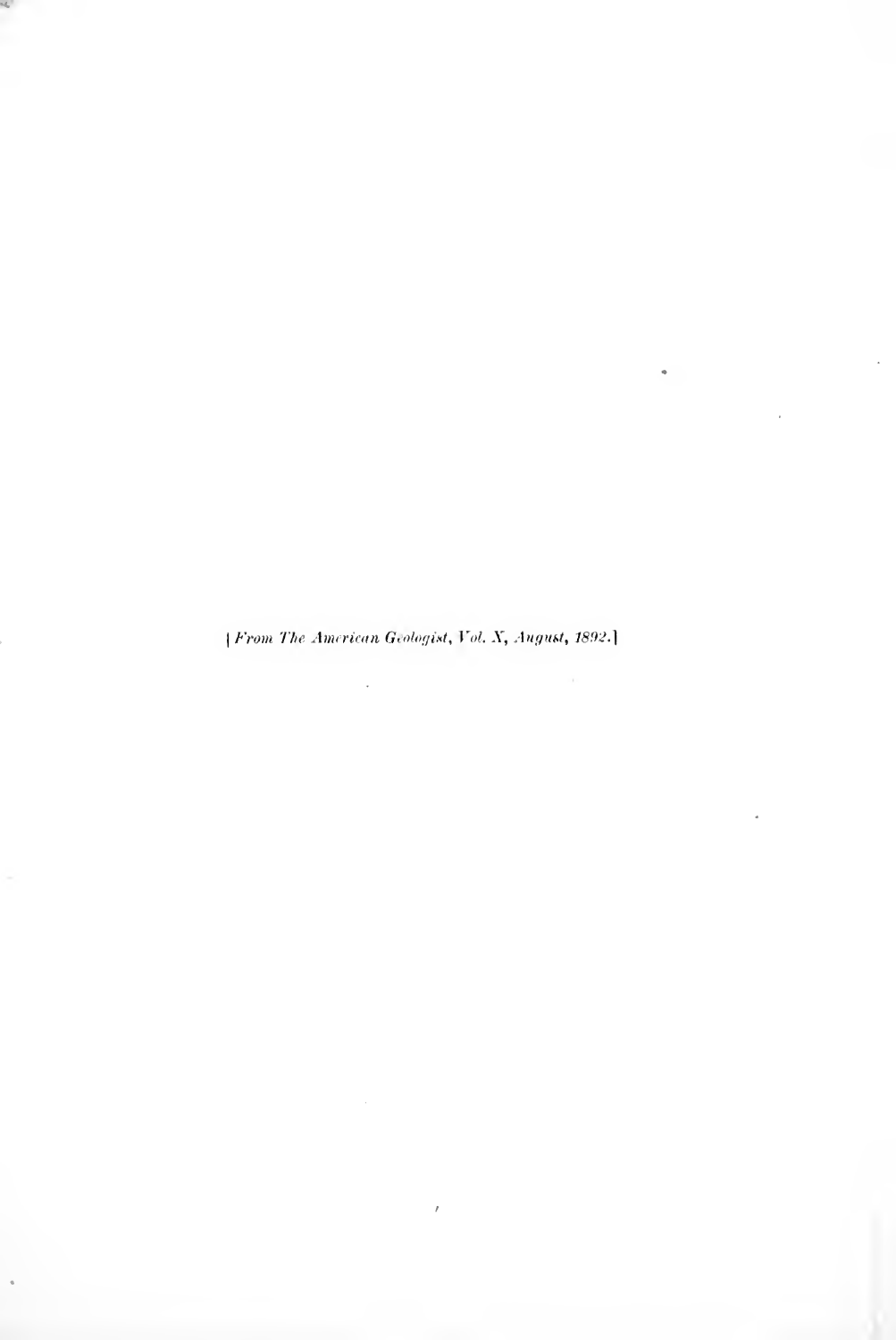## NOTES ON MANGANESE IN CANADA.

H. P. BRUMELL, Ottawa.

Assistant, Division of Mineral Statistics and Mines Geological Survey of Canada.

(Communicated by permission of the Director.)

In preparing the following brief sketch of the various important deposits of manganese in Canada, I have embodied the greater part of the article on that substance which I prepared for the annual report of the division of Mineral Statistics and Mines for 1890 \*

That the industry has not attained greater commercial prominence is due rather to its distance from market than to any insufficiency of supply; this applies, however, more especially to

<sup>\*</sup>Annual Report Geol. Surv., part S. Vol. v. 1889-90.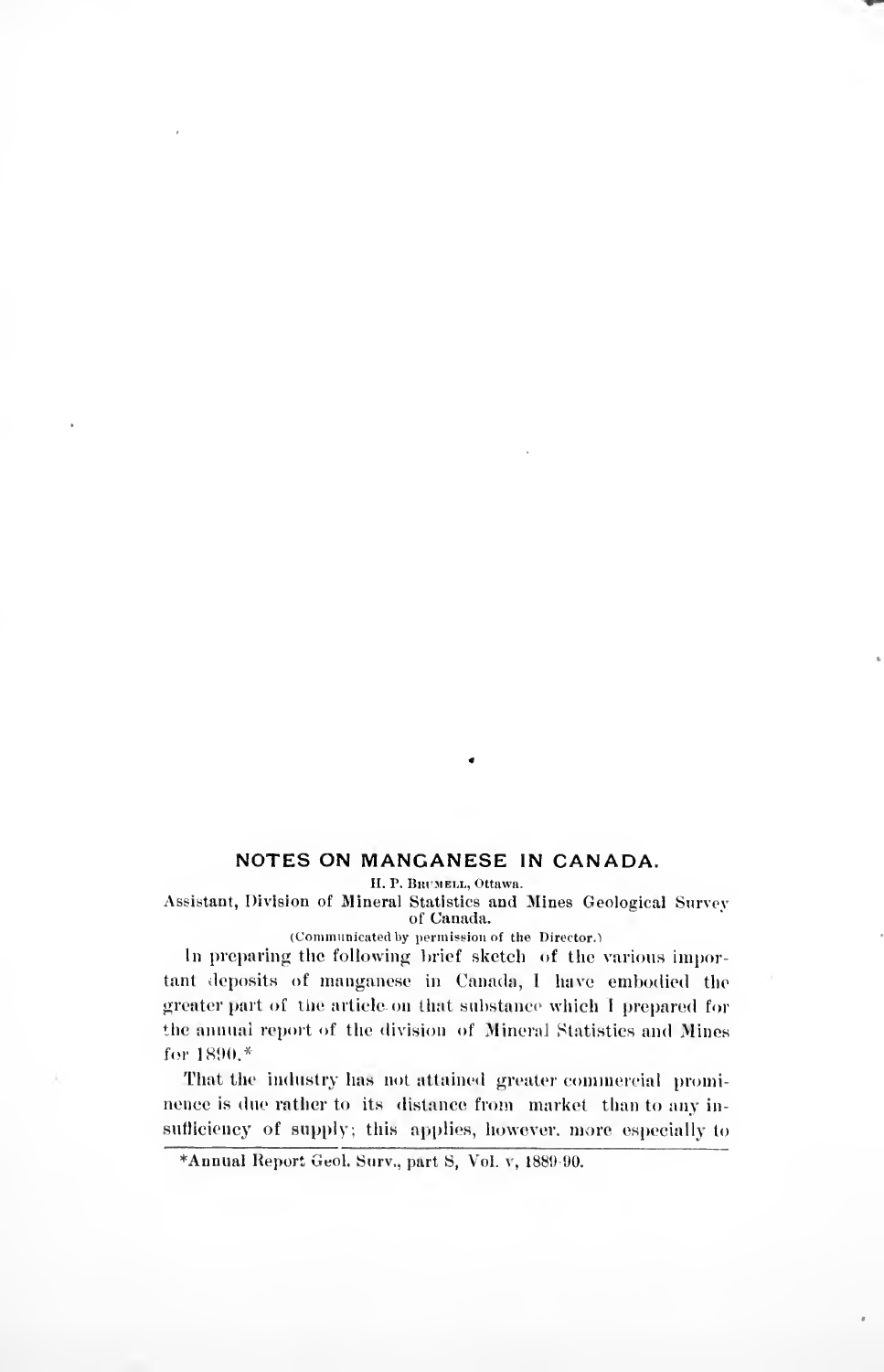the low grade or blast furnace ores than to the highly erystalline pyrolusite for which the market is restricted. Of the geographical position of the ore deposits little need he said beyond the fact that the worked and. as far as is yet known, the workahle deposits are all situated within New Brunswick and Nova Scotia. Throughout these provinces are found many comparatively extensive deposits of the crystalline and semi-crystalline ores, viz: pyrolusite, manganite and psilomelane, as well as large areas of wad or bog-manganese. The crystalline ores are, in the majority of cases, found in rocks of Lower Carboniferous age. while the bog ore deposits, being of recent formation, are found overlying rocks of any formation from the pre-Cambrian upwards.

New Branswick. - In New Brunswick the most important deposit of the crystalline ores is that at Markhamville, Sussex, Kings Co., from the workings of which upwards of  $20,000$  tons have been shipped. The ore deposits are irregular beds, pockets and veins in a small area of Carboniferous limestone, on the northwest side of which are located the workings. Many of these ore bodies have attahied large dimensions, one of them affording in the neighborhood of 4,000 tons of manganite with a consideral)le proportion of pyrolusite. The discovery of manganese at this point was made in 1862, when it was worked by Mr. Wm. Davidson, of St. John, until 1865, after which the property l)assed into the hands of the Queen Manganese Co., by whom it was oper ited under the management of Major A. Markham until 1880, when it again changed hands and was operated, still under Major Markhain, by the Pope Manganese Co. Owing to the loca tion of the deposits, in a valley cut through the softer limestones, no regular system of mining has been attempted, the operations being, until quite recently, altogether in the form of drifts and open cuts with which the hill on the north and west side of the property is literally honey-combed. During 1890, however, explorations were being made by means of the diamond drill, with the result that two deep-seated deposits had been found and were being sunk upon.

Of the ore shipped from this mine two distinct classes are rec ognized, viz: "Blast furnace ore," consisting almost entirely of manganite, and high grade or "grey ore," consisting of pyrolusite. The following analyses are of  $\cdot$  high class manganese ore from Markhamville. New Brunswick' and are taken from •The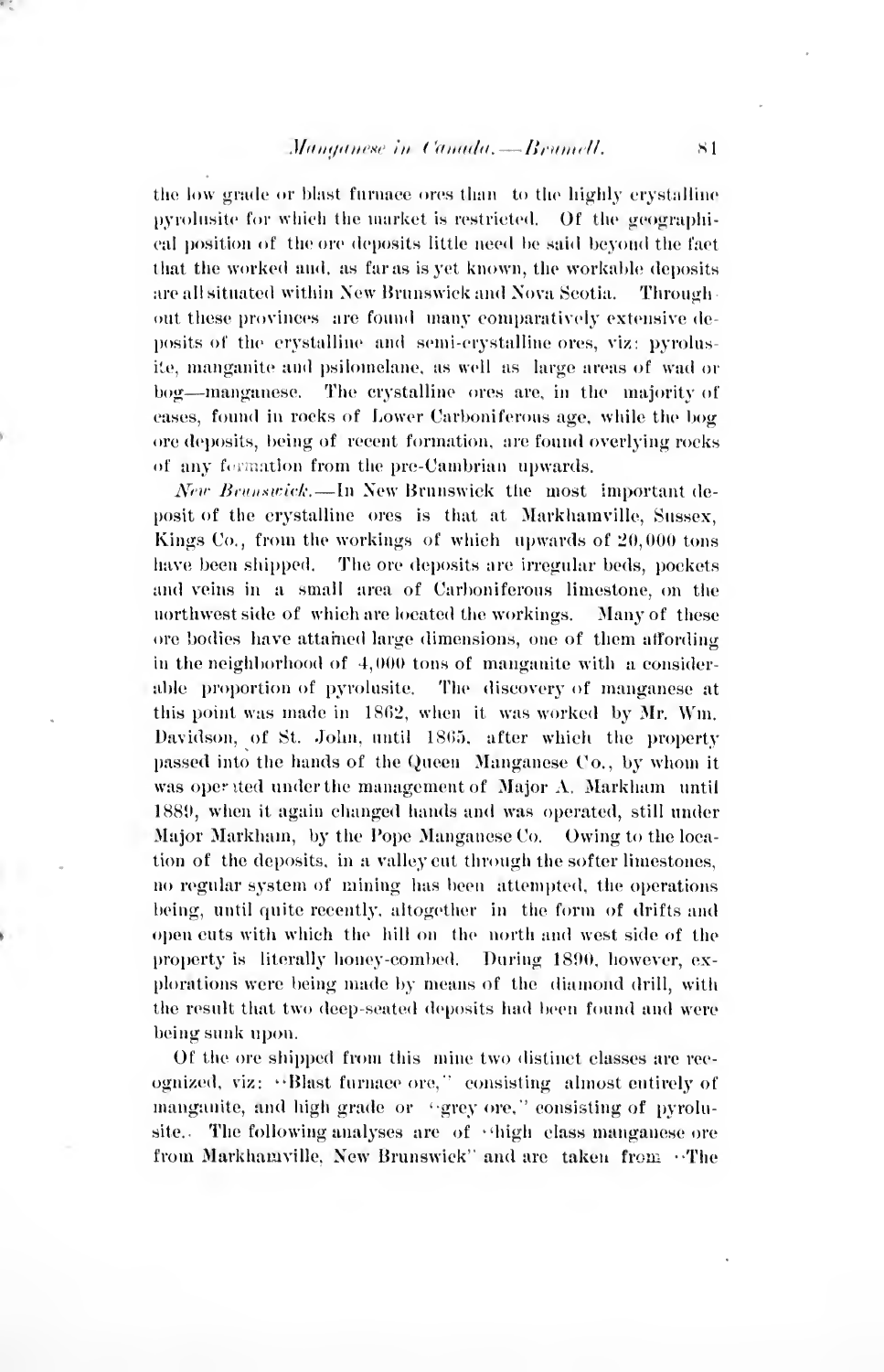Mineral Resources of the United States, calendar year 1888." Washington, 1890:

|                              | No. 1. | No. 2. | No. 3. |
|------------------------------|--------|--------|--------|
| Manganese binoxide           | 98.70  |        |        |
| peroxide<br>$\bullet\bullet$ |        | 97.25  | 96 62  |
| Silica                       | 0.55   |        |        |
| Iron                         | 0.75   |        |        |
| Iron peroxide                |        | 0.85   | 0.78   |
| Barium                       | trace  |        |        |
| Baryta and silica            |        | 0.95   | 0.85   |
| Water                        |        | trace  | trace  |
| $_{\text{Loss}}$             |        | 0.95   | 1.75   |

Another important deposit of crystalline ore is that of Jordan mountain about five miles north of Sussex, Kings Co., and on the western side of the mountain. The ore bodies occur in a manganiferous limestone throughout which are seattered, in a manner similar to that at Markhamville, more or less extensive deposits of pyrolusite and manganite. Since its discovery in 1882, by the present owner, Mr. F. W. Stockton, of Sussex, but little has been done, further than a small amount of development work. consisting of stripping and an open cut of about eighty feet in length, in the bottom of which might be seen an interbedded lenticular mass of ore, principally manganite. From this cutting about 400 tons of eighty to eighty-five per cent, ore had been extracted.

Operations have been carried on for many years and by different companies at Quaco Head, a bold rocky promontory about one mile southwest of the village of St. Martins, Kings Co., unfortunately, however, with but slight success, owing to the low percentage of ore contained in the rock mass. The deposit consists of a heavy bed of red calcareous shale highly charged with manganite and psilomelane, pyrolusite being of much rarer occurrence than in the limestone deposits of the aforementioned localities. The property has been worked in a very desultory manner for many years, energetic operations not having been undertaken until its acquisition by the present company, who began work by driving a tunnel into the shales which show a bluff face of about 150 feet high. From this tunnel, which was driven about sixty feet, two cross-cuts were made in either direction for about twenty feet. In these workings several small pockets and considerable quantities of mill-rock were struck and the ore extracted, though no shipments were made. In connection with the mine a well equipped mill was erected and a wharf built and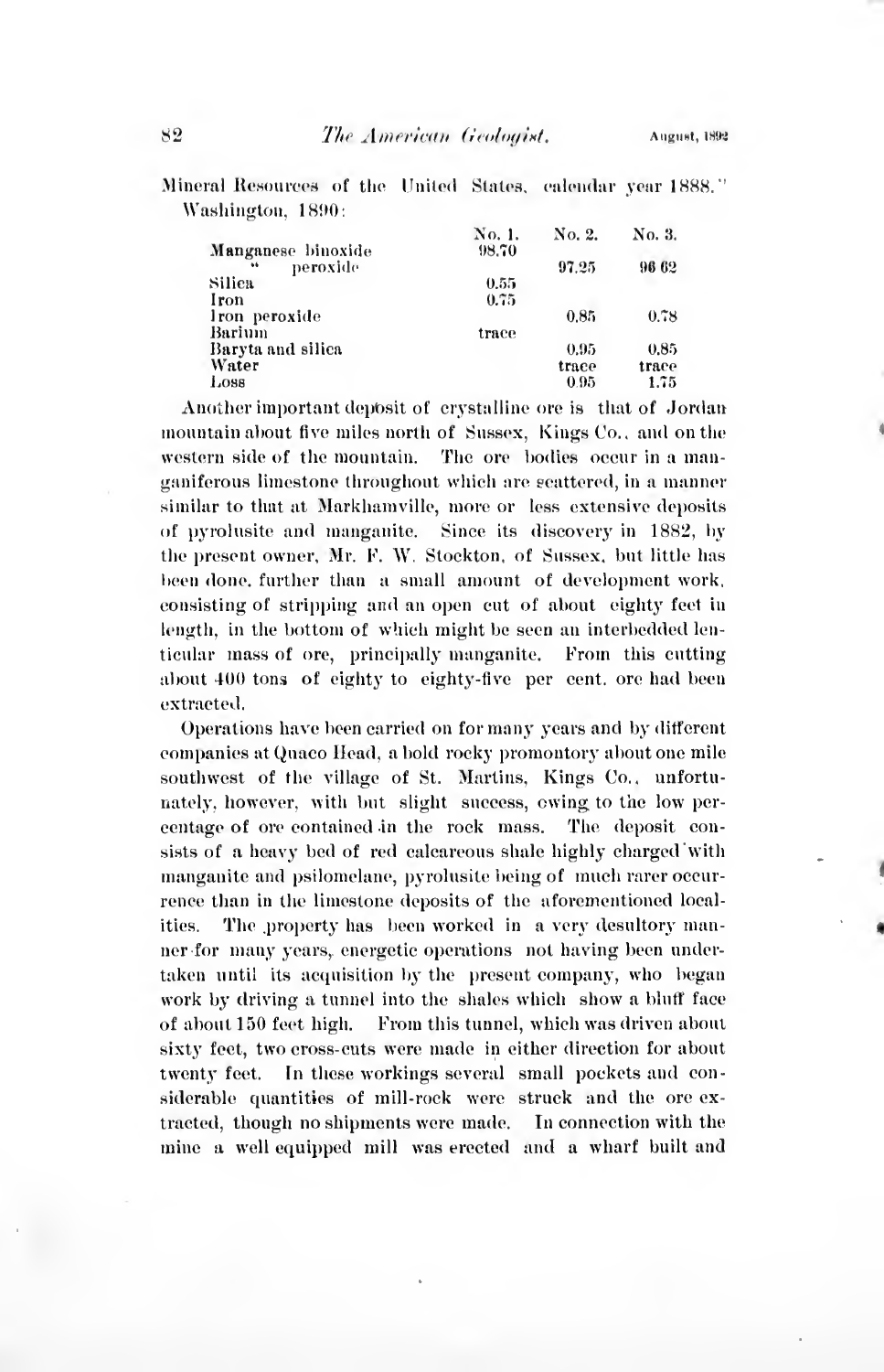all facilities made for the easy handling of the ore. Owing to the position of the mine, ore could be run direct from the workings to the wharf and loading accomplished at one handling by means of self-dumping cars.

Assays of the concentrated ore made by A. M. Cowly. Cambridge. Mass., gave the following result:

|                     | Compact  | Porous   |  |
|---------------------|----------|----------|--|
|                     | variety. | variety. |  |
| Manganese dioxide   | 71.54    | 65.00    |  |
| Insoluble silicates | 8.37     | 6.66     |  |
| Ferric oxide        | 2.19     | 1.75     |  |
| Ph-sphorus          | 0.02     | 0.04     |  |
| Calcium             | trace    | trace    |  |
| Metallic manganese  | 58,20    | 57.15    |  |

A considerable proportion of lime is generally present in the concentrates, which will not, however, interfere with their fitness for use in the manufacture of steel for which purpose all the ore from this property will be most suitable.

 $\Lambda$  peculiar occurrence of manganese is that which is to be seen on the north and northeast side of Gowland mountain, Elgin, Kings Co., where the ore, consisting principally of psilomelane, is found filling the interstices of a very much broken and partly decomposed granite of pre-Cambrian age,  $\Lambda$  small amount of development work was done on these deposits without, however, locating any other than small bunches of a very impure pyrolusite and psilomelane. The following analysis made in 1885 by Mr. F. D. Adams. late assistant chemist to the Geological Survey. is that of a specimen of psilomelane from this property:

| Manganese dioxide, available |       | $50.21$ per cent |
|------------------------------|-------|------------------|
| Ferric oxide                 | 3.06  |                  |
| Insoluble residue            | 33.78 | 66               |

The specimen also contained a very appreciable percentage of barvta.

This property is peculiar in affording the only instance in New Brunswick where the crystalline ores of manganese are known to occur in appreciable quantity outside of the Carboniferous areas.

Other localities where manganese, in its crystalline forms, have been noted are, Upham, Waterford, near Petiteodiac, Springfield, Tête-à-Gauche Falls, and many points throughout Albert county. Of one of these, Shepody mountain, Dr. R. W. Ells, in his report to the Geological Survey for 1884, writes: "The rocks of the mountain (Shepody mountain) rest upon a small outlier of the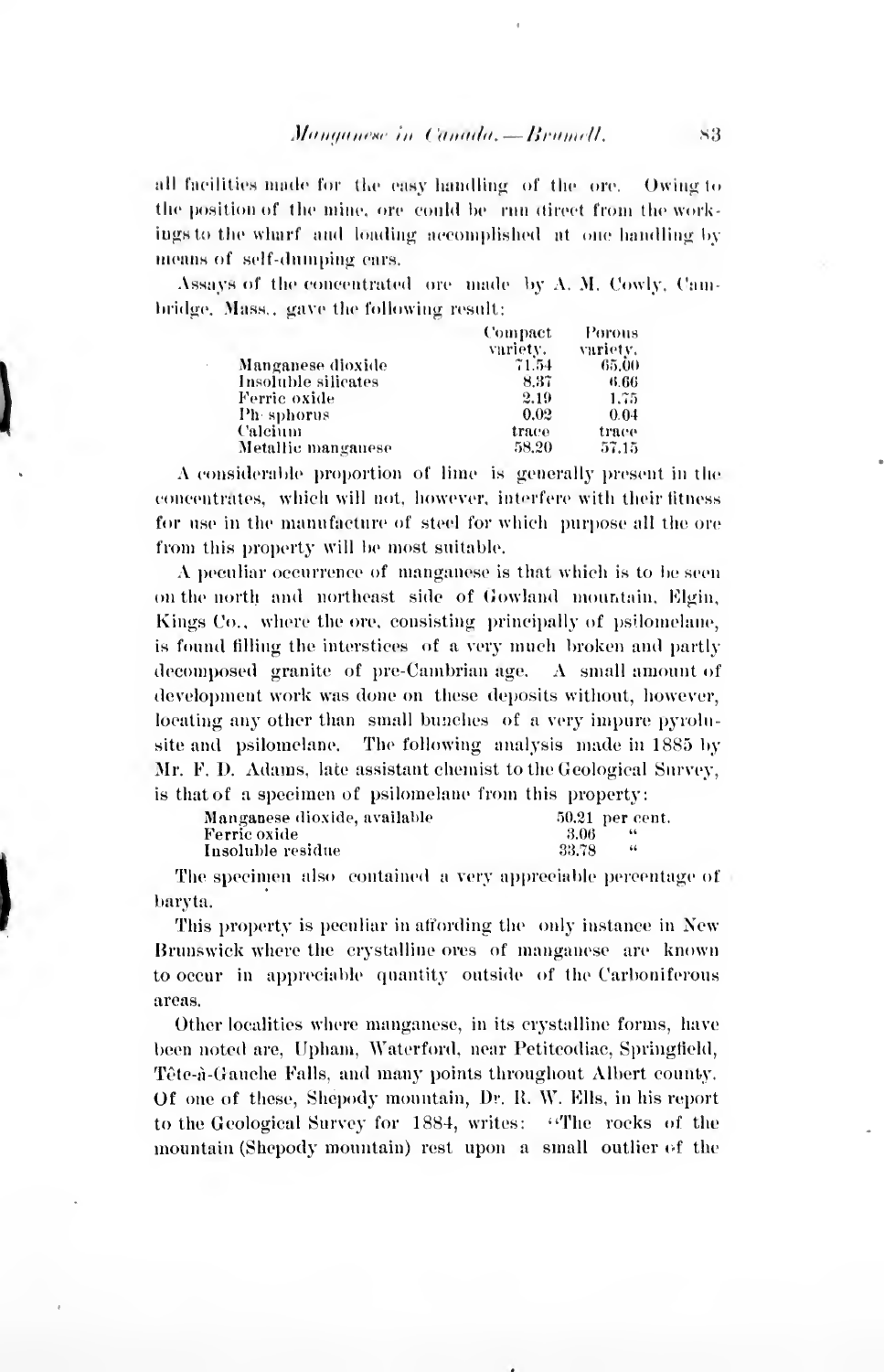## The American Geologist.

Amenst, 1892

talco-chloritic schists, which show on the road to the north, leading to Curryville, and are flanked on the east by the grey sandstones of the millstone-grit. On the northwest side a large deposit of manganese was worked for some years, a tunnel being driven into the mountain along the contact with the underlying schists for nearly 1,000 feet, the ore, which consisted of pyrolusite and psilomelane, occurring at the base of the conglomerate in irregular pockets. Onerations have been suspended for some vears, and the workings have all fallen in."

Of the deposits of wad in New Brunswick the most important are those at Dawson Settlement, Albert Co., where many acres of ore are found, the beds varying in extent and depth, and attaining in some places a thickness of over forty feet, to which point they have been proved. The deposits are covered throughout with peat and peaty matter, having a thickness of about twelve to twenty inches, the ore beneath this being found to be practically free from impurities. The mode of working is very simple, consisting of cross trenching, by which means the deposits are drained, after this the ore is excavated and dried in pans, the result being a dry and almost impalpable powder.

A partial analysis of the ore by Mr. W. F. Best, of St. John. gave:

| Manganese binoxide | 47.0  |
|--------------------|-------|
| Iron oxide         | 18.0  |
| Vegetable matter   | 34.0  |
| Loss               | 1.0   |
| Copper             | trace |
| Cobalt             | trace |
|                    | 100.0 |

Several analyses by Mr. John Burwash gave the following percentages of manganese binoxide: 73.6, 35.5, 58.3, 57.6, 70.7. 63.4, and an average specimen collected at various points and sampled gave 47.4.

Nova Scotia.-As in New Brunswick extensive deposits of manganese are known to exist in Nova Scotia, where the ores and mode of occurrence are similar though differing in a great measure in the matter of production, that of this province being much smaller than that of New Brunswick. In Nova Scotia, however, there is a very large proportion of pyrolusite or high grade ore.

On the south shore of Minas Basin and midway between Noel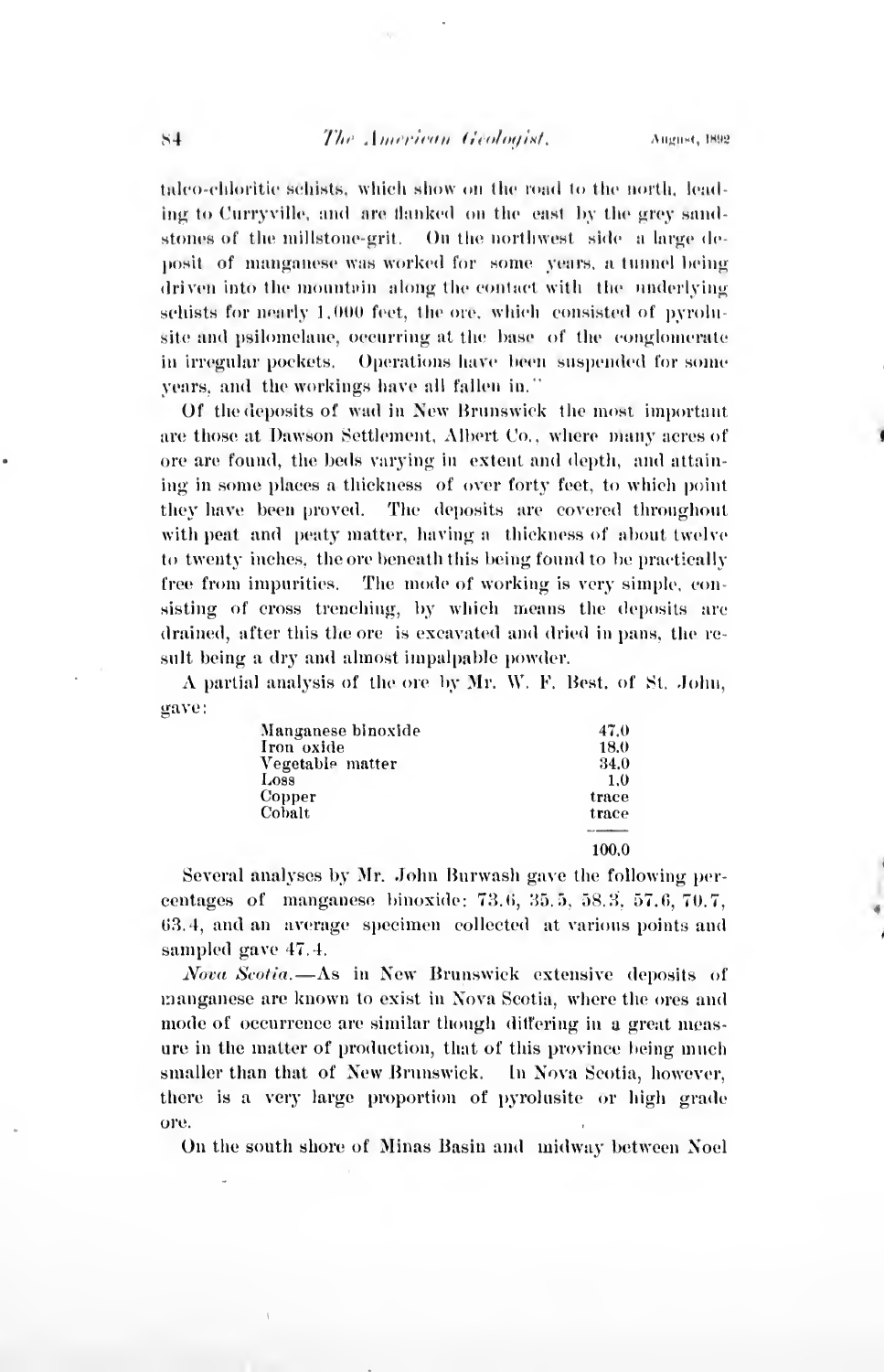and Walton, is situated the best known and most important manganese mine in Nova Scotia, the Teny Cape mine, which, since its discovery in 1862, has been operated more or less continuously. The ores, consisting mainly of pyrolusite and manganite, are found in the Carboniferous limestone which may be traced for many miles on the south shore of Minas Basin, the limestone immediately in connection with the ore deposits being highly manganiferous and interstratified with small beds and masses of manganiferous calc-shale, the whole being usually of a deep red The mode of occurrence is pockety, the ore being found color. in irregular masses and stringers which follow the bedding planes and fractures: some of these pockets are of considerable extent, one affording, it is said, upwards of 1,000 tons of high grade ore. principally pyrolusite. A very considerable proportion of all the ore extracted from this mine has been pyrolusite worth from \$100 to \$125 per ton at the works, and containing from 85 to 95 per cent of available binoxide

The following assays taken from an article entitled "Notes on the Manganese ores of Nova Seotia," by E. Gilpin, Jr., show the character of the ores obtained from Teny Cape and vicinity:

|                                                       | Teny Cape $(a)$ Cheverie $(b)$ Douglas |       |        |
|-------------------------------------------------------|----------------------------------------|-------|--------|
| Manganese oxides                                      | 85.54                                  | 90.15 | 84.62  |
| Iron peroxide                                         | 1.18                                   | 2.55  | 0.60   |
| Baryta                                                | 0.89                                   | 1.12  | 0.72   |
| Insoluble matter                                      | 3.27                                   | 2.80  | 1.73   |
| Phosphoric acid                                       | 0.34                                   | 1.03  |        |
| Water                                                 | 8.54                                   | 2.05  | 5.29   |
| Oxygen                                                |                                        |       | 7.04   |
|                                                       | 99.76                                  | 99.70 | 100.00 |
| $(a)$ Analyst, Dr. Howe.<br>ÌМ<br>$F$ Cilnin Ir<br>44 |                                        |       |        |

 $\frac{1}{6}$ E. Supin,  $\mathfrak{c}\mathfrak{c}$ 

Deposits similar to that at Teny Cape have been worked to a smaller extent at Cheverie, Walton, Noel and Shubenacadie, on the south shore of Minas Basin, while on the north shore no important deposits of manganese have been noted, though some of the limonite and other iron ores of the neighborhood of Londonderry are highly manganiferous; this is also the case with many of the iron ores of both Colehester and Pieton counties.

The following assays, taken also from Mr. Gilpin's article mentioned above, show the character of some of these ores, the par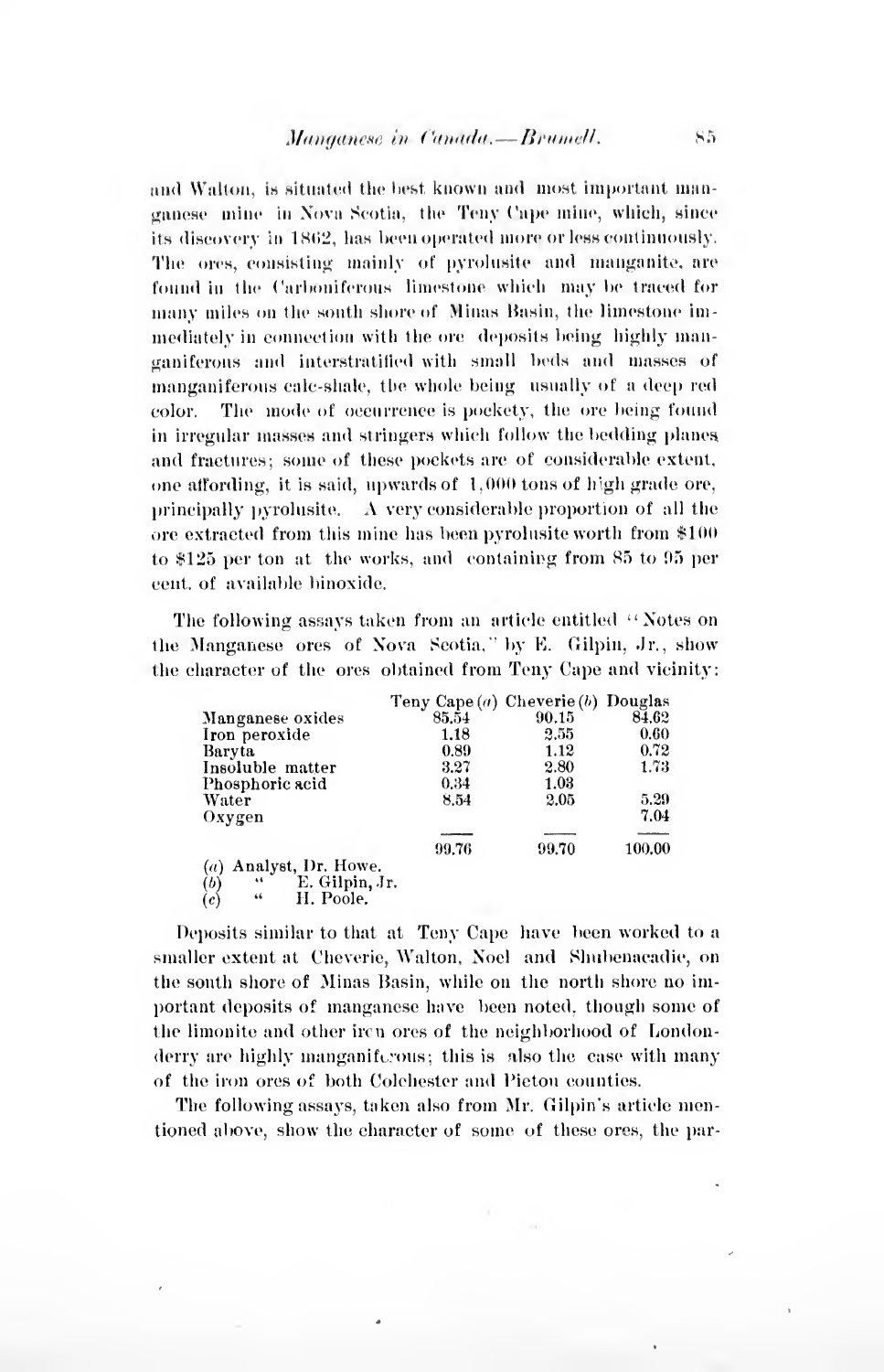ticular cases cited here being of two limonite ores from Springville. Pietou county.

| Iron sesquioxide     | 10.848 | 48.223  |
|----------------------|--------|---------|
| Manganese oxide      | 62.950 |         |
| peroxide<br>66       |        | 14.410  |
| Magnesium            | 1.630  |         |
| Lime                 | 7.280  | 0.015   |
| Alumina              | 2.880  | Trace   |
| Baryta               | 0.670  |         |
| Sulphur              |        | 0.480   |
| Phosphorus           |        | 0.020   |
| Insoluble residue    | 2.731  | 25,130  |
| Water of composition |        |         |
| Moisture             | 1.450  | 12.530  |
|                      | 90.439 | 100.808 |

On Cape Breton island as well as on the main land of the province are found deposits of manganese, some of which attain considerable dimensions. Among the more important of these may be mentioned those situated near Loch Lonond, and of which Mr. Hugh Fletcher reports as follows: Geological Survey report. 1882-84:

"Large deposits of pyrolusite, which promise to be of great importance, have recently been discovered and developed by the Hon, E. T. Moseley, of Sydney, on the south side and near the head of Loch Lomond, in Cape Breton county. The ore is associated with lower Carboniferous rocks and has been worked in two places about three-quarters of a mile apart. At the most easterly of these, in a brook on the farm of Norman Morrison, a tunnel has been driven about thirty feet on a vein about seven inches thick, dipping N.  $87^{\circ}$  W.  $\lt 25^{\circ}$  in fine red sandstone overlying reddish and greenish grit, with grains of quartz about the size of wheat and red marly sandstone. The ore is irregularly mixed with red and grey bituminous limestone, red and greenish shale conglomerate and other rocks blotched with calcspar. It is in lenticular layers and also intimately mixed with the limestone, being probably of the same nature and origin as the hematite and forming at times a cement for the pebbles of the conglomerate  $* * *$  The mines were first worked in 1880. In 1881 about 70 tons, and in the following year 59 tons of excellent ore were shipped to the United States.  $*$   $*$   $*$   $\Lambda$ n analysis of a sample from the Morrison mine afforded Mr. Adams 91.84 per cent, of manganese dioxide, only .12 per cent, of ferrie oxide and 2.91 per cent, of insoluble residue."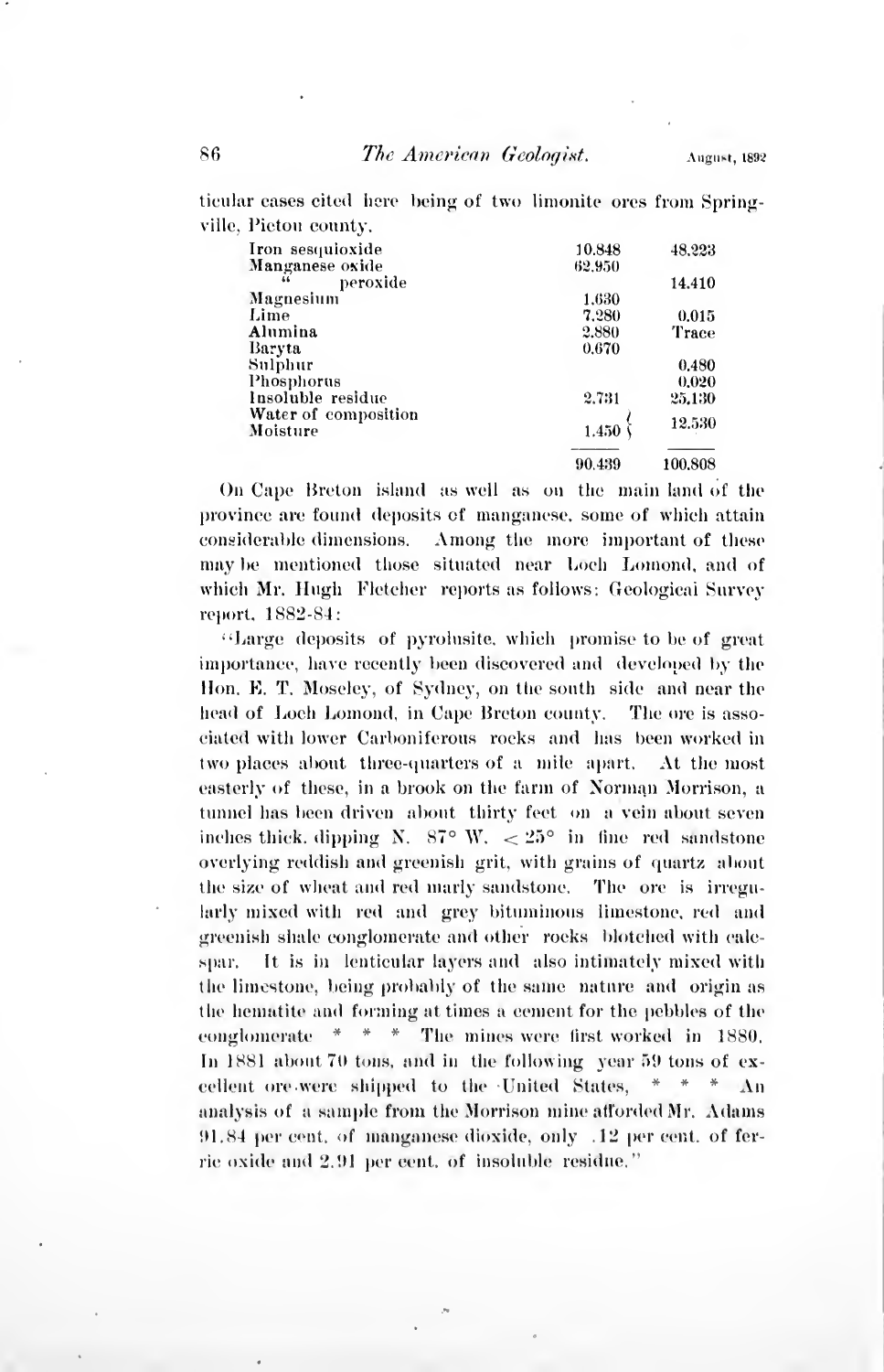Many other deposits, both of crystalline ores and wad, are known to exist throughout the island. One of these on Boularderic island is said to be quite extensive, and the character of the ore may he judged from the following assays:

|                    |       | 11.   | н.    |
|--------------------|-------|-------|-------|
| Manganese peroxide | 25.42 | 11.04 | 44.33 |
| Iron sesquioxide   |       | 12.49 | 35.50 |
| Insoluble matter   |       | 57.76 | 10.00 |
| Wotor              | 99.KO |       |       |

I and II by G.C. Hoffmann, Chemist Geological Survey. IlI by E. Gilpin, Jr., Trans. Royal Society of Canada, Vol. 11, sec. 1v.

Ontario and Quebec.—Outside of Nova Scotia and New Brunswick but little manganese is known to occur, and where noted is usually of low grade. In Quebec several small deposits of wad have been noted, the largest, perhaps, being that in Stanshead township, where on lot nine, range ten, the ore covers an area of about twenty acres, and has a thickness of about twelve inches. That this deposit has but slight commercial value is evidenced by the fact that the washed ore contains only  $37\%$  of peroxide. Another deposit, similar to the above, occurs on lot twenty, range twelve of Bolton, the ore there assaying  $26\%$ . Many similar deposits might be mentioned, though probably none as important as those noticed above.

Manganese has also been noted as occurring on the Magdalen islands, a small group in the gulf of St. Lawrence. Of these deposits Mr. Jas. Richardson in the report of the Geological Survev 1879-80, writes: "Immediately under Demoiselle hill, on Amherst island, numerous blocks charged with peroxide of manganese, or pyrolusite, occur among the debris of the fallen cliffs. They are in pieces varying from one pound to ten or fifteen pounds in weight. There can be little doubt that they are derived from a deposit more or less regular in the hill side, bnt which is now completely concealed by the fallen debris.  $At<sub>a</sub>$ place bearing nearly due west from Cap aux Meules, at a distance of about a mile, and close to the English Mission church, similar pieces to those above described are very frequently picked up." Assays of this ore, in the same volume, gave:

| Manganese dioxide  | $45.61$ per cent. |  |  |
|--------------------|-------------------|--|--|
| Water, hygroscopic | 0.10              |  |  |

In Ontario manganese has been reported from Batchewaherung bay, lake Superior. The ore is manganite and is said to assay as